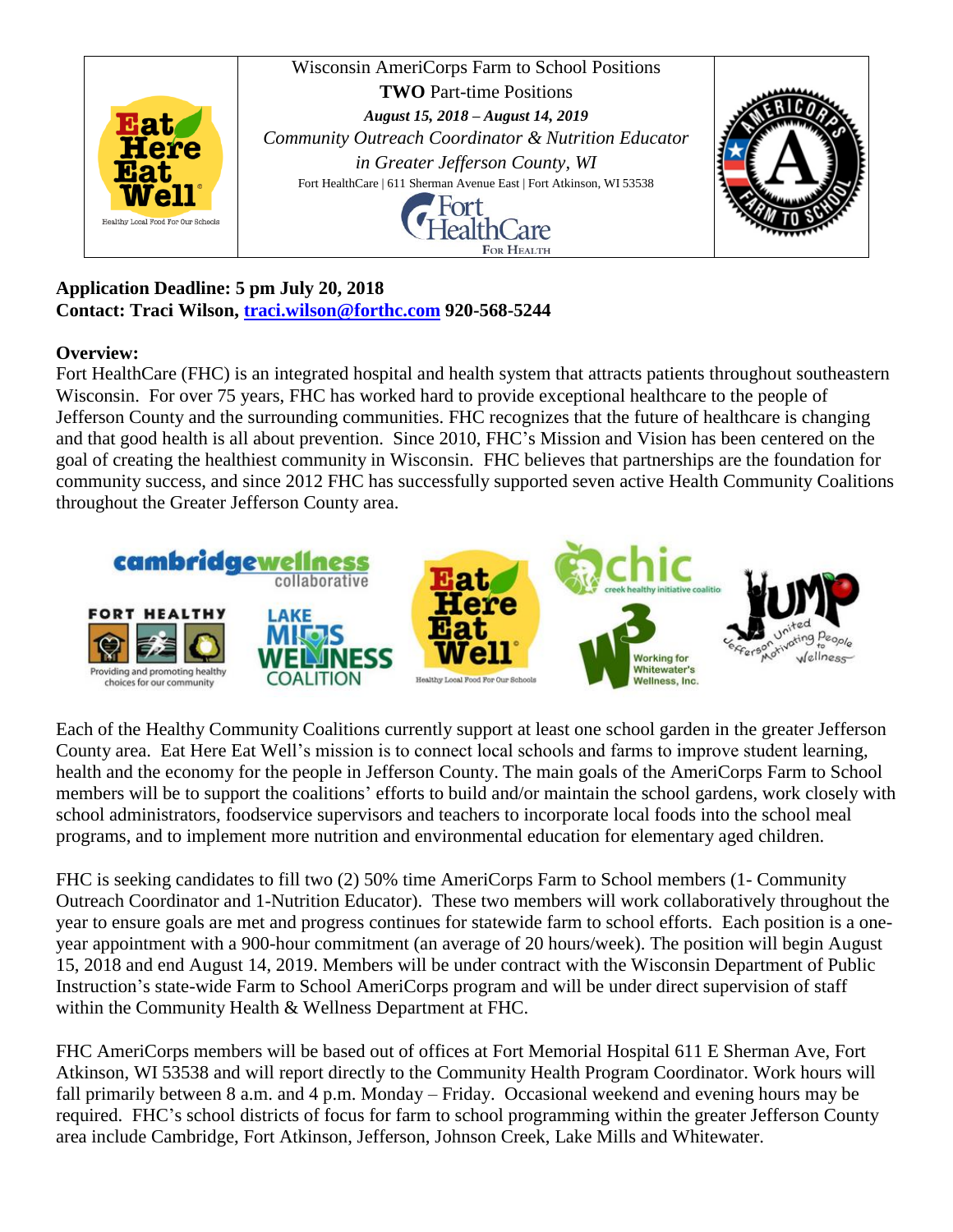

FHC AmeriCorps members will work primarily with elementary aged students; as well as teachers, farmers, food service personnel, parents and a wide range of community partners within each Healthy Community Coalition. Members are also a part of a larger network of WI Farm to School AmeriCorps members who implement farm to school programs at sites around Wisconsin.

The **FHC AmeriCorps Farm to School Nutrition Educator** will primarily focus on education within the schools and the classroom by helping teachers and school food service directors to develop and implement nutrition programs that will educate children about the benefits of making healthy eating choices. This may include things such as nutrition education lessons within current curricula and school garden programs, Harvest of the Month tastings, cooking in the classroom programs or field trips to farms, and work with schools to help implement wellness programs. They will also act as a co-leader for the Eat Here Eat Well coalition, including being responsible for recruiting and mobilizing coalition members, managing regular communications (monthly email newsletters, social media, etc.) and helping to organize bi-annual meetings for coalition members.

The **FHC AmeriCorps Farm to School Community Outreach Coordinator** will serve as the main liaison between the schools and the Healthy Community Coalitions. They will educate food service directors about sourcing local, healthy foods for the school districts they serve and will create an action plan laying out the steps necessary to procure local food into their programs. They will also act as a co-leader for the Eat Here Eat Well coalition, including being responsible for recruiting and mobilizing coalition members, managing regular communications (monthly email newsletters, social media, etc.) and helping to organize bi-annual meetings for coalition members.

Each of the FHC AmeriCorps Members will also be required to share information with other Members to create a statewide network; and provide data and information to be used in a best practices guide that can be used by other schools. Members will also help develop strategies and build community stakeholders to make the program sustainable; collaborate on how best to bring healthy foods into schools; collect data and track program performance using measures such as the amount of local food purchased; attend training to support their roles; coordinate and facilitate local advisory committee meetings; and recruit and manage local volunteers.

## **Requirements:**

- Age Minimum: 18 years
- Education Requirement: High School Graduate/GED
- Strong interpersonal and problem-solving skills in a team setting
- Strong verbal and written communication skills
- Passion for inspiring healthful eating among youth and for promoting local, sustainable agriculture
- Working knowledge of word processing and spreadsheet software and ability to efficiently navigate the internet
- Ability to work independently
- Ability to provide one's own transportation for work purposes
- Possession of a valid Wisconsin Driver's License
- Must be a U.S. Citizen, U.S. National, or lawful permanent resident alien